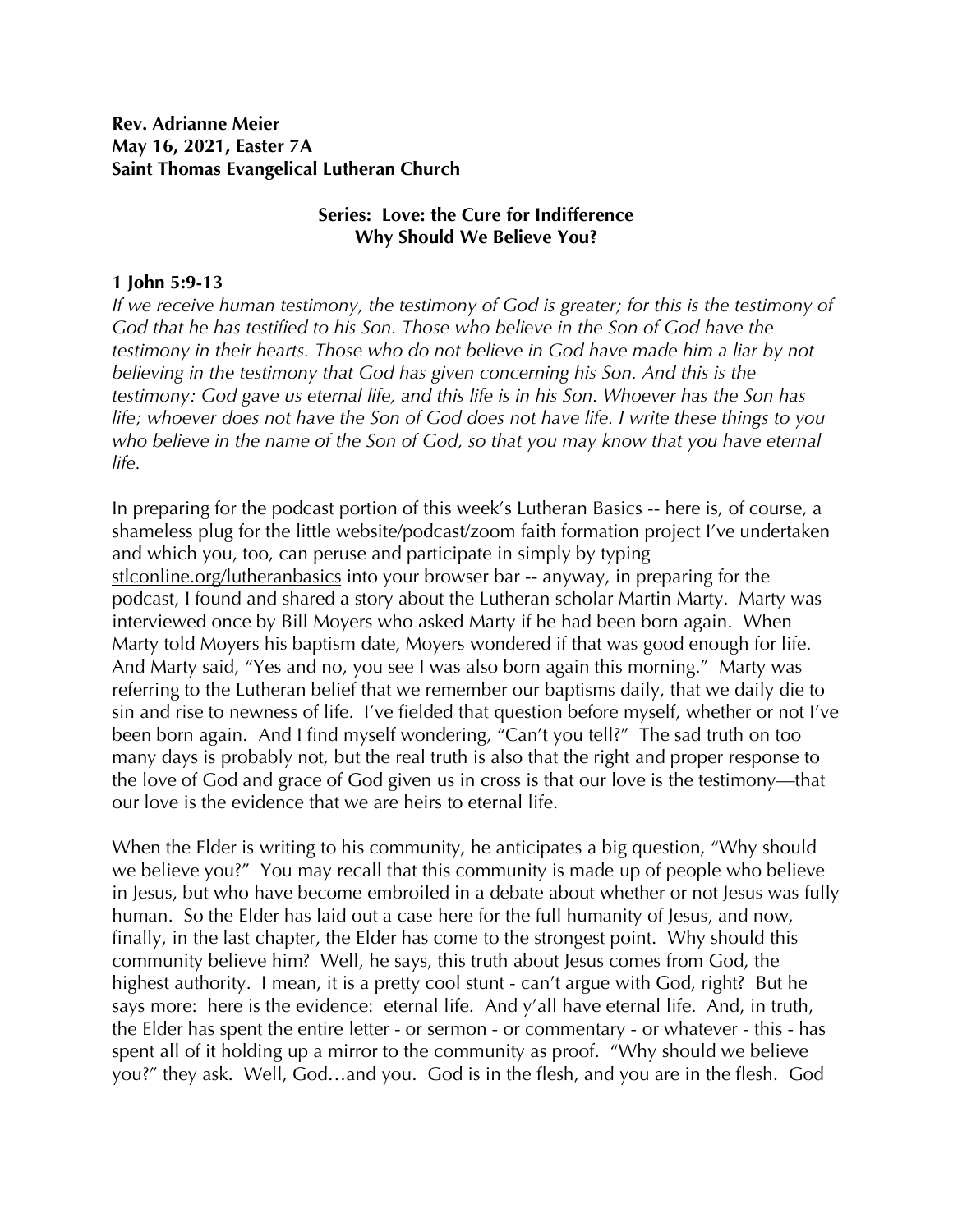is love. And you love one another. God is life, and you have it, in abundance into the ages.

My former and beloved New Testament professor, Audrey West, who now occasionally teaches Greek at Moravian Seminary, notes that the words for eternal life - *zoe aiwnon* don't necessarily mean lasting forever, though there is certainly that future promise there. But, she writes, "'Life' in this sense…has to do with a quality of existence that death cannot destroy. That is, it is 'eternal,' not in the sense of lasting forever, but in its quality, in its manifestation in the here and now." This isn't just about life that lasts forever and ever and ever, but about a kind of life that happens right here, right now. And, for 1 John, this quality of life is already in evidence in this community. Here's the proof the Elder has given: love for one another, 1 John 3:14; willingness to lay down one's life for one another, 1 John 3:16; sharing with those in need, 1 John 3:17; obeying the commands of Jesus to love one another - which comes up several times. And more, walking as Jesus walked, 1 John 2:6, and loving as God loved, 1 John 4.

Why should the Elder's community believe him? Their love is all the evidence they need. Love took on flesh in Christ. They, who are flesh, love. As simple as that.

And so, beloved we come to the big question of our day. The world asks us, "Why should we believe you?"

And, beloved, there are days where I think it would be easier to just give the world all the reasons why they should *not* believe me. Chief among them, I think, is the Church's indifference to one another and to those God's love, especially the poor and the marginalized.

Why should the world believe us, beloved, when so many congregations darn near went to war over closing for COVID-19, wearing masks, social distancing, and getting vaccinated?! Why should the world believe us when so many wish to claim our country as a Christian one, but we hoard vaccines? Why should the world believe a bunch of bystanders while the poor and marginalized are trampled upon, the refugee and alien flee for their lives, while powerful countries obliterate weak ones for scarce resources that pollute our air and land and waterways?

Enough of that. There will always be a thousand, million such reasons - all of them probably right and true. We are all but beggars at the throne of God, this is true.<sup>1</sup>

But beloved, we can't buckle down and turn the world's question, "why should we believe you," into a debate to be won, a battle to the death. We will not survive it. And thanks be to God. Because perhaps it is only once we die to those lies - to any belief that we can have it all together, to any belief in our moral superiority or in our logical prowess

 $<sup>1</sup>$  This is a paraphrase of Martin Luther's final words and some other words he was known to say.</sup>